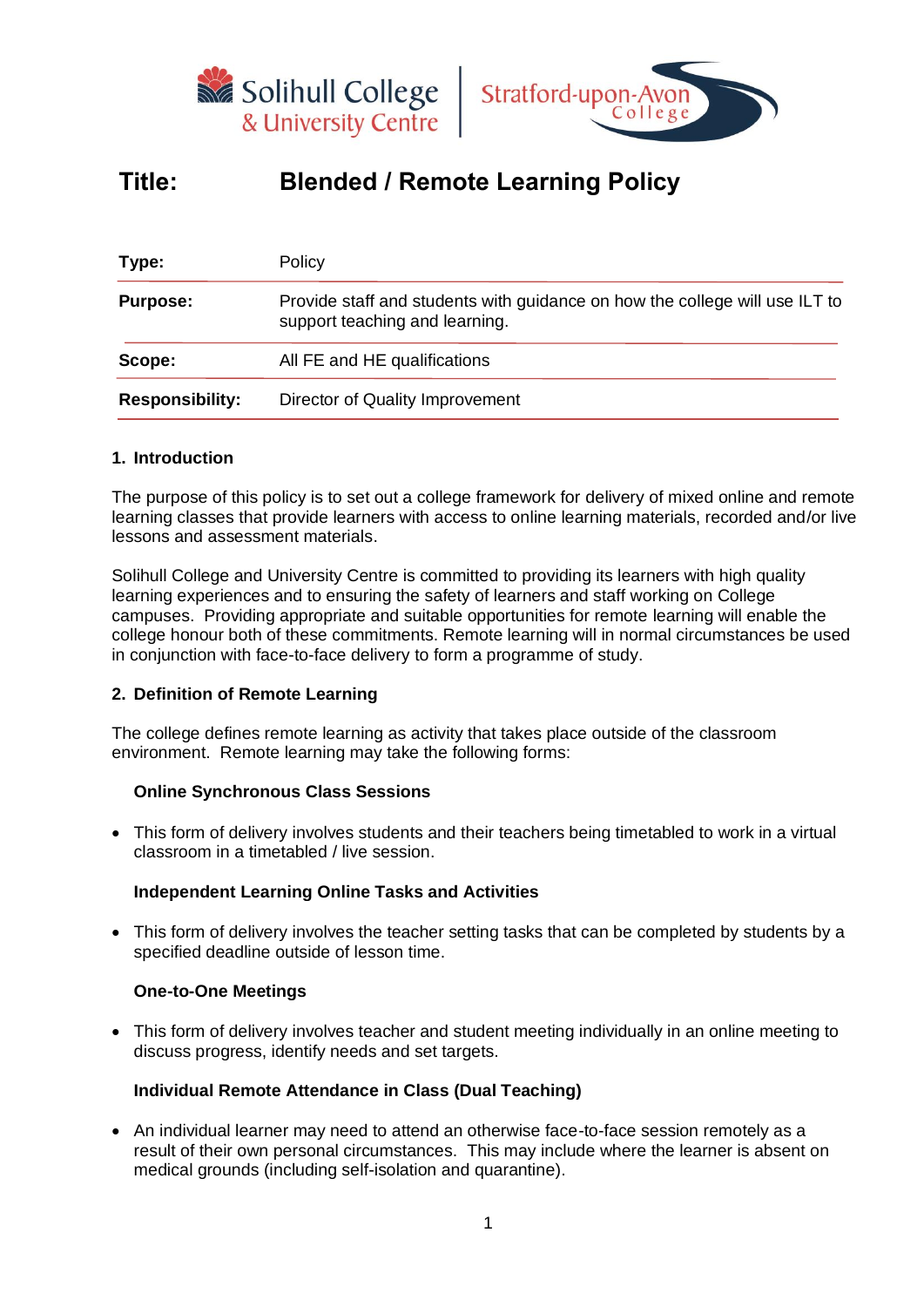# **Remote Support**

• Remote support may take place through less formal means than other forms of remote learning, such as messaging and responses to student online posts.

# **3. The use of technology for remote learning**

All forms of remote learning and support must be conducted using technology that has been assessed and approved by the college for this purpose. The college platform for the delivery of remote learning is currently Microsoft Teams.

# **4. Provision of materials and instructions for independent learning**

The college provides access to several options for hosting and delivering independent learning content. The choice of platform should be dependent upon which of the available platforms/packages is best suited to meet the needs of the learners concerned and to deliver the necessary content. Options currently include:

- Moodle
- SMART Assessor
- Teams
- OneDrive
- Class Notebook / OneNote
- Planet eStream
- Microsoft Stream

# **5. Formative Assessment Tools**

A wide range of formative assessment tools are available online (on a free or subscription basis). Teachers should have flexibility to select the tools that are most appropriate to assess and engage their learners from the list of approved applications. When making these decisions teachers should take into consideration the limitations placed upon free services and the likely longevity of services.

# **6. Summative Assessment**

Summative assessment should be completed using a college approved system that has been agreed with the Head of School for the relevant area.

When considering options for creating and storing summative assessment, authorised College systems will be used where possible as identified as in section 4.

Where the College does not provide a suitable solution, due consideration will be given to:

- the need for students to share data with third party companies
- the likelihood of data being shared or misused
- the risks associated with storing student work on third-party servers
- alternative options for students who object to creating additional accounts / sharing data

# **7. The Delivery of Online Synchronous Learning**

All online synchronous sessions will be scheduled and delivered during normal timetabled hours; lessons will not be scheduled outside of the times in which learners would ordinarily attend college.